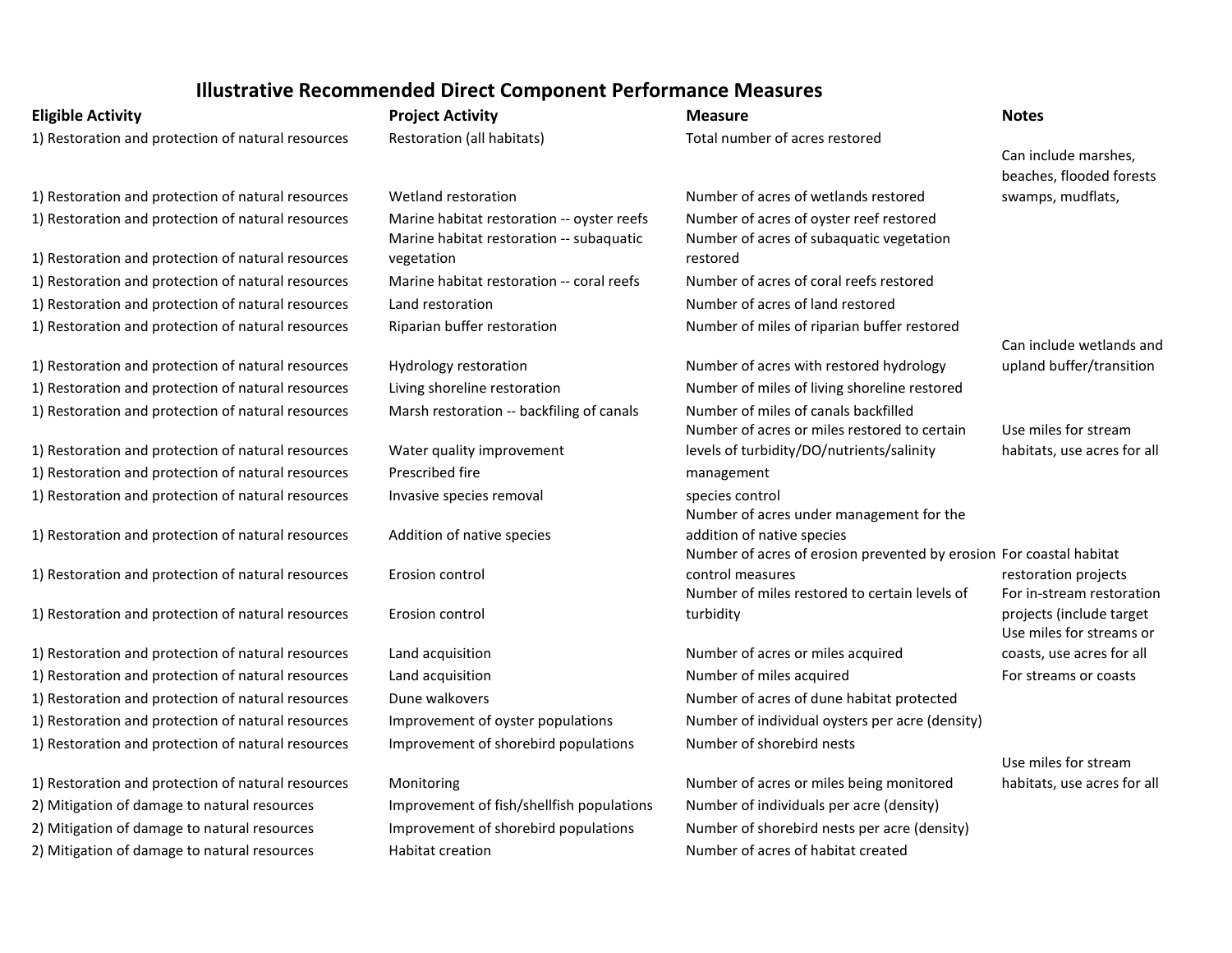| 3) Implementation of a federally approved                                     |                                 |                                                                     |                                             |
|-------------------------------------------------------------------------------|---------------------------------|---------------------------------------------------------------------|---------------------------------------------|
| management plan                                                               | Plan implementation             | Number of actions implemented                                       | For projects, not MYPs                      |
| 3) Implementation of a federally approved                                     |                                 | Number of monitoring programs established or                        |                                             |
| management plan                                                               | Fisheries monitoring            | underway                                                            |                                             |
| 3) Implementation of a federally approved                                     |                                 |                                                                     |                                             |
| management plan                                                               | Fisheries monitoring            | Number of monitoring events                                         |                                             |
| 3) Implementation of a federally approved                                     |                                 |                                                                     |                                             |
| management plan                                                               | Fisheries monitoring            | Number of sites or streams being monitored                          |                                             |
| 3) Implementation of a federally approved                                     |                                 |                                                                     | Use miles for streams, use                  |
| management plan                                                               | Fisheries monitoring            | Number of acres or miles being monitored                            | acres for all other habitats                |
| 4) Workforce development and job creation                                     | Job creation                    | Number of full-time permanent jobs created                          |                                             |
| 4) Workforce development and job creation                                     | Job creation                    | Number of part-time permanent jobs created                          |                                             |
| 4) Workforce development and job creation                                     | Job creation                    | Number of temporary jobs created                                    |                                             |
| 4) Workforce development and job creation                                     | Workforce development           | Number of individuals trained for workforce                         |                                             |
| 4) Workforce development and job creation                                     | Workforce development           | granted or issued)                                                  |                                             |
|                                                                               |                                 | Number (or %) of graduates employed in                              |                                             |
| 4) Workforce development and job creation                                     | Workforce development           | industry 6 months post training                                     |                                             |
| 4) Workforce development and job creation                                     | Workforce development           | developed                                                           |                                             |
| 5) Improvements to state parks                                                | Paving dirt roads               | Number of miles of road paved                                       |                                             |
|                                                                               |                                 |                                                                     | Describe sampling                           |
| 5) Improvements to state parks                                                | Multiuse trails                 | Number of miles of trail constructed                                | technique (amount of time,                  |
|                                                                               |                                 | Number of acres under prescribed fire                               | Describe sampling                           |
| 5) Improvements to state parks                                                | Prescribed fire                 | management                                                          | technique (amount of time,                  |
| 5) Improvements to state parks                                                | Invasive species removal        | species control                                                     |                                             |
|                                                                               |                                 | Number of acres of erosion prevented by erosion For coastal habitat |                                             |
| 5) Improvements to state parks                                                | Erosion control                 | control measures                                                    | restoration projects                        |
|                                                                               |                                 | Number of miles restored to certain levels of                       | For in-stream restoration                   |
| 5) Improvements to state parks                                                | Erosion control                 | turbidity<br>Number of households and businesses with               | projects (include target                    |
| 6) Infrastructure projects benefitting the economy or                         |                                 |                                                                     |                                             |
| ecological resources                                                          | Internet                        | access to high speed internet                                       |                                             |
| 6) Infrastructure projects benefitting the economy or                         | Pedestrian access               |                                                                     | Consider bridges,                           |
| ecological resources<br>6) Infrastructure projects benefitting the economy or |                                 | Number of pedestrians accessing location                            | foodpaths, roads, etc.<br>Consider bridges, |
| ecological resources                                                          | Bicycle access                  | Number of cyclists accessing location                               | bikepaths, roads, etc.                      |
| 6) Infrastructure projects benefitting the economy or                         |                                 |                                                                     | Consider bridges, roads,                    |
| ecological resources                                                          | Vehicle access                  | Number of vehicles accessing location                               | parking areas, etc.                         |
| 6) Infrastructure projects benefitting the economy or                         |                                 | Number of recreational boats using body of                          | Consider boat ramps,                        |
| ecological resources                                                          | <b>Recreational boat access</b> | water                                                               | dredging, debris removal,                   |
| 6) Infrastructure projects benefitting the economy or                         |                                 |                                                                     |                                             |
| ecological resources                                                          | Road Construction               | Number of miles of road constructed                                 |                                             |
|                                                                               |                                 |                                                                     |                                             |